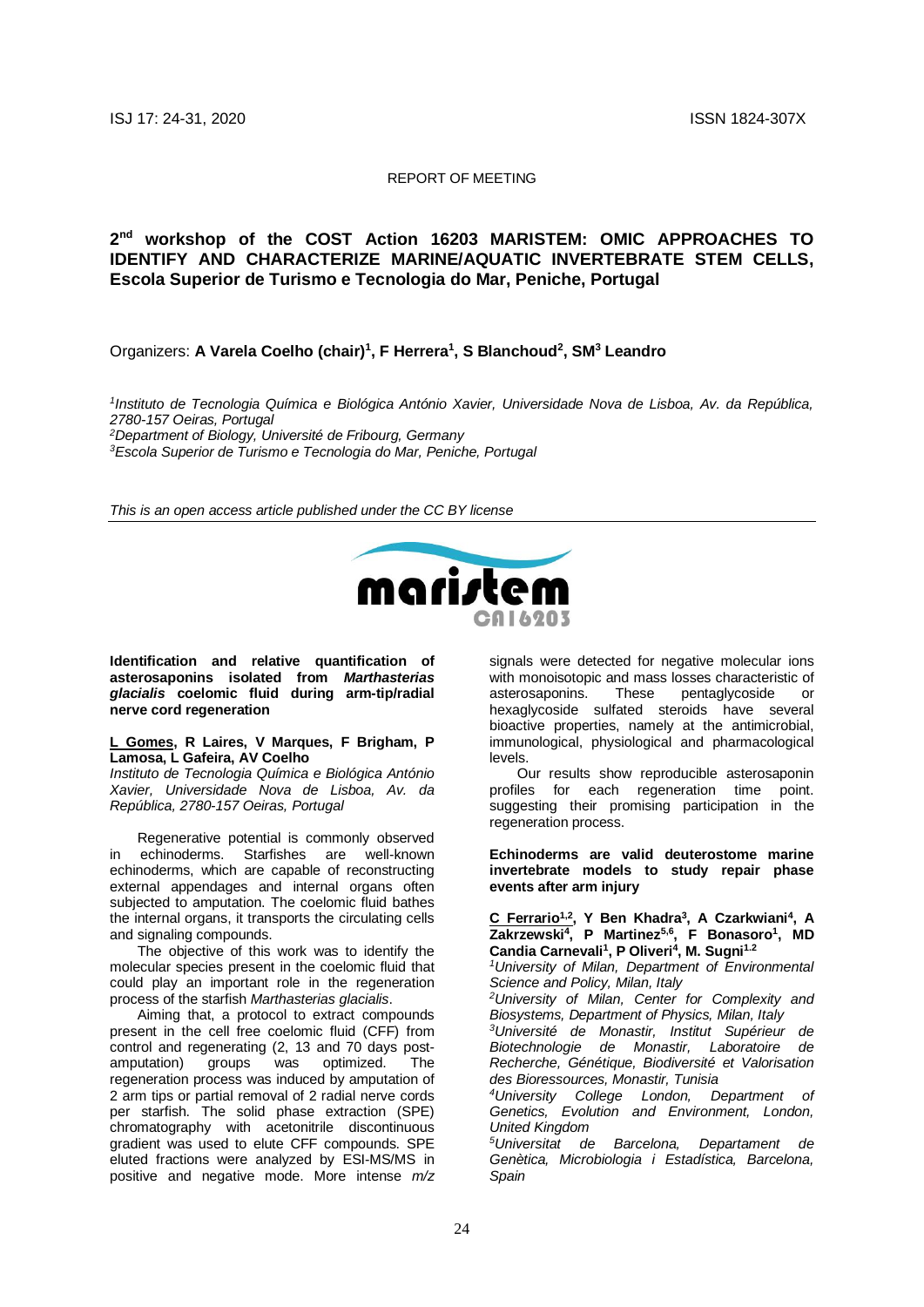*6 Institut Català de Recerca i Estudis Avancats, Barcelona, Spain*

Echinoderms are often subjected to traumatic amputations that damage or remove whole body parts i.e. arms. After such severe injuries, the repair phase must be effective with rapid emergency reaction and re-epithelialization as well finely regulated extracellular matrix (ECM) remodeling to ensure subsequent arm regeneration.

Here, we used the brittle star *Amphiura filiformis* (Ophiuroidea) and the starfish *Echinaster sepositus* (Asteroidea) as valid deuterostome marine invertebrate models to study similarities and differences in the repair phase phenomena of these two echinoderm species and discuss them in comparison with those of animals with limited regenerative abilities (i.e. mammals). To achieve this goal, we used an integrated approach based on both microscopy and molecular analyses.

We showed that in both echinoderm models, immediately after injury, emergency reaction and reepithelialization are extremely rapid and more efficient than those displayed by mammals. The remodeling and the formation of the ECM, mainly collagen, is ensured by delayed activation of ECM genes and protein deposition and, together with absence of fibrosis (i.e. over-deposition of ECM), seem to be advantageous for regenerationcompetent animals in comparison to mammals.

Overall, we found that the echinoderm species here studied show comparable repair events. The differences between regeneration-competent and non-competent animals suggest that rapid wound closure and delayed ECM deposition are necessary to ensure an effective regeneration of whole lost body parts. Further molecular and functional analyses must be performed to confirm this hypothesis.

#### **Complement components as markers of hemocyte differentiation in the colonial ascidian**  *Botryllus schlosseri*

## **A Peronato, N Franchi, L Ballarin**

*Department of Biology, University of Padua*

The complement system is one of the immune modulator mechanism of metazoans. The complement system of vertebrates is a complex array of soluble and membrane proteins able to orchestrate ancient immune responses such as inflammation and phagocytosis. Three complementactivation pathways are known in vertebrates: the classical, the alternative and the lectin pathways: all of them converge on the cleavage of C3.

Complement in invertebrates have been much less studied; however, C3 genes have been identified in representatives of all the major invertebrates phyla, starting from basal metazoans such as Porifera. As an invertebrate, the compound ascidian *Botryllus schlosseri* relies only on innate immunity for its defense and immunocytes (i.e., cells with defined roles in immunity) represent the great majority of the circulating hemocytes: they include cytotoxic morula cells and phagocytes. In the same species, we demonstrated the presence of the lectin and the alternative pathways. All the complement components identified so far (C3, Bf, MBL, ficolin and MASP), are expressed by morula cells, the most abundant circulating hemocyte, the other immunocytes being represented by phagocytes.

My project aims to use C3 transcript as a signature of morula cells to study their differentiation from hematopoietic cells during ontogenesis and blastogenesis. In the first case, I will carry out in situ hybridization and PCR on larvae, whereas, in the case of blastogenesis, I will investigate the quantity of C3-positive cells in the pharyngeal niches recently identified in the various phases of the colonial blastogenetic cycle.

#### **Stem cells roles in the aging marine colonial invertebrate model animal,** *Botryllus schlosseri*

#### **O Ben-Hamo1,2, B Rinkevich<sup>1</sup> , R Ben Shlomo<sup>3</sup> , L Ballarin<sup>4</sup>**

*1 Israel Oceanographic and Limnological Research, National Institute of Oceanography, P.O. Box 8030, Tel Shikmona, Haifa 31080, Israel* 

*<sup>2</sup>Department of Evolutionary and Environmental Biology, University of Haifa, Israel*

*<sup>3</sup>Department of Biology and Environment, Faculty of Natural Sciences, University of Haifa – Oranim <sup>4</sup>Department of Biology, University of Padua, Padua, Italy*

The aging process of living beings is one of the most intriguing and less understood biological phenomena. Stem-cells (SCs) may participate as effectors in aging. *Botryllus schlosseri*, a marine colonial invertebrate is an interesting model for the studying of aging since it ages both at the level of the entire colony, a process that takes months/years, and at the level of the temporary modules that live in a colony for three weeks and constantly replaced by younger asexually budded modules (20 ˚C, temperature-dependent). In *Botryllus* Cell-island (CI) niches of SCs were discovered in proximity to the endostyle organ of the zooids (mature modules). In diverse SC niches in mice and human, their number rises throughout the course of aging, while their functionality declines, and they undergo inevitable exhaustion. Our research aims to elucidate changes in hematopoietic stem cell (HSCs) numbers/behaviours along two aging processes in *Botryllus*. The research focuses on SCs in the hemolymph and in the CI niches of *Botryllus*. Preliminary observations using electron microscopy (TEM) on labelled SCs in the CI niches in *Botryllus* show that old colonies (8 months old) have 6 times more SCs than young colonies (3 weeks old). Regarding the level of the zooid, old zooids have 3.6 times more SCs compared to young zooids. Further observations should be carried out soon to delineate the pattern of SCs in the hemolymph of old/young colonies and of zooids along the life cycle.

### **Transcriptomic profiling of the mussel** *Mytilus trossulus* **with a special emphasis on integrinlike genes during development**

**M Maiorova<sup>1</sup> , N. Satoh<sup>2</sup> , K. Khalturin<sup>2</sup> N. Odintsova1**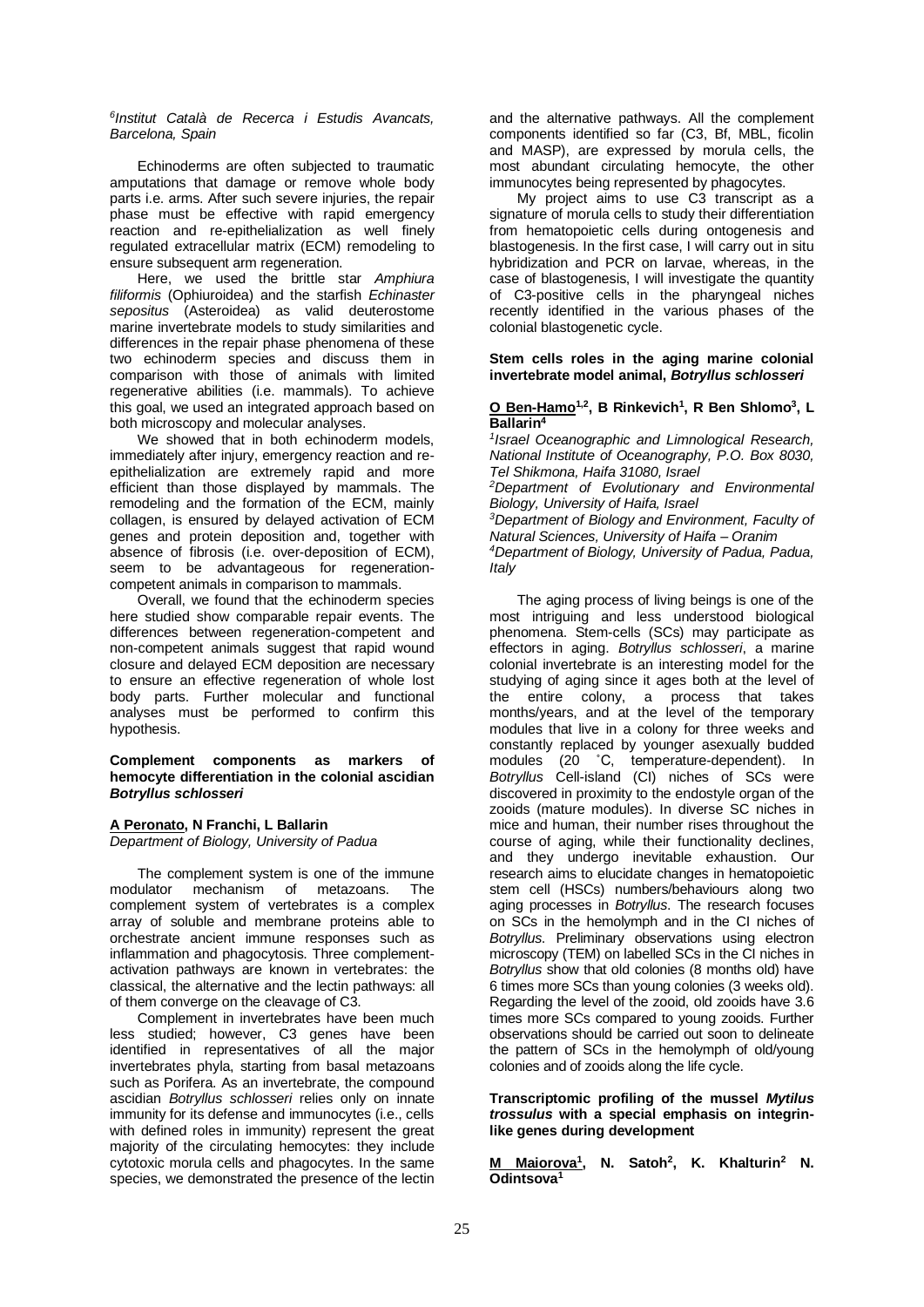*<sup>1</sup>National Scientific Center of Marine Biology; The Far Eastern Branch of the Russian Academy of Sciences, Vladivostok; Russia*

*<sup>2</sup>Marine Genomics Unit, Okinawa Institute Science & Technology; Okinawa; Japan*

A prerequisite for the emergence of long-lived multicellular organisms was the evolution of intercellular adhesion mechanisms. A set of positively selected genes related to integrin complex was identified in the transcription profiles of the bivalve mollusk *Mytilus trossulus*, and changes in expression of candidate genes involved in cell adhesion were determined. The study is based on the Illumina RNA-sequencing data obtained for a *de novo* assembly of the transcriptome from early developmental stages and some tissues and cells. Our transcriptome dataset supplements to the genetic databases of non-model animals such as Bivalves and represents the first characterization of expressed sequences during early development of *M. trossulus* from the Sea of Japan. A total of 200079 contigs were obtained, and based on the GO terms, the number of annotated contigs was estimated to reach 19.96 %. The main findings include evidence that the predicted mussel  $\beta$ integrin-like protein sequences are most closely related to the integrins sequenced for all classes of Mollusca, while the highest similarity is observed between mussel and oyster proteins. Additionally, an analysis of the transcriptome revealed four fulllength transcripts that seemed to be isoforms of two genes encoding β integrin-like proteins. The present study provides a transcriptome that can serve as a reference for future studies of *Mytilus* in the marine ecosystems.

## **Whole genome sequencing and gene editing via silencing RNA in some botryllid ascidians**

# **FN Oğul, A Karahan**

*Institute of Marine Science, Middle East Technical University, Mersin, Turkey*

Botryllid ascidians are the closest relative of vertebrates, they have notochord in their free swimming larval stage and by metamorphosis they lose their notochord and live as sessile near shoreline. They can reproduce both sexually and asexually. By asexual reproduction they form colonies from an individual (zooid) following sexual reproduction. During asexual reproduction each zooid regress in approximately one week, and next generation is formed by budding and this process is called blastogenesis. Furthermore, it is known that they undergo whole body regeneration although closest relative vertebrates have limited capacity of regeneration at tissue or organ level. During both blastogenesis and whole body regeneration, inhibitor apoptosis proteins have a great importance in order to control apoptosis. We also know that inhibitor apoptosis proteins are related a variety of human diseases such as cancer, thus it is important to understand the mechanism of them. Botryllid ascidians have an important evolutionary spot and they can be a great model organism for further understanding of vertebrate evolution. In

the present study we will determine a model organism from botryllid ascidian species and conduct a whole genome sequencing in order to determine apoptosis related genes. Once we determine the genes we will conduct a series of knockdown experiments by using siRNA and CRISPR method. At the end of the study we believe that the study provides extensive insight on the signal mechanism and roles of inhibitor apoptosis proteins.

### **Dynamics of circulating coelomocytes populations during starfish regeneration**

## **B Simões<sup>1</sup> , B Oliveira<sup>1</sup> , S Guatelli<sup>2</sup> , M Sugni<sup>2</sup> , R Zilhão<sup>3</sup> , AV Coelho<sup>1</sup>**

*1 Instituto de Tecnologia Química e Biológica António Xavier, Universidade Nova de Lisboa, Oeiras, Portugal*

*<sup>2</sup>Department of Biosciences, University of Milan, Milan, Italy*

*<sup>3</sup>Faculdade Ciências Universidade Lisboa, Lisboa, Portugal*

The potential for regeneration has its maximum expression in echinoderms. Preliminary studies of regeneration in echinoderms were based on the determination of growth rates and on the morphological, histological and cellular basis of this phenomenon. More recently, some advances have been made in the characterization of the molecular mechanisms involved in the regeneration process of tissues and organs. Studies that have been developed in our laboratory focus on a starfish species common in Portuguese coast with high regeneration capability, *M. glacialis*. Coelomic fluid, the main *i*communicating medium in echinoderms, contains different types of cells,<br>generally called coelomocytes, which are generally called coelomocytes, which are believed to participate in several functions such as, nutrient storage, gas exchange, production of connective tissue components, immune defense and tissue regeneration upon natural amputation. Although there is a generally accepted morphological identification of five types of coelomocytes there is no uniform criteria until now on their classification, as well as a correlation between morphology and the above specified functions. Despite, this lack of knowledge, coelomocytes are hypothesized as the most actively involved elements during the repair phase of asteroid arm regeneration.

Coelomocyte populations from *M. glacialis* were characterized by flow cytometry and microscopy in our group. These results were used to define sorting strategies by flow cytometry, in order to perform their individual transcriptome characterization. This characterization will be used to identify coelomocytes functional activities and to follow their circulating dynamics during regeneration. Additionally, identified specific biomarkers for each population will allow to generate probes for flow cytometry and *in situ* microscopy localization of tissue localized coelomocytes.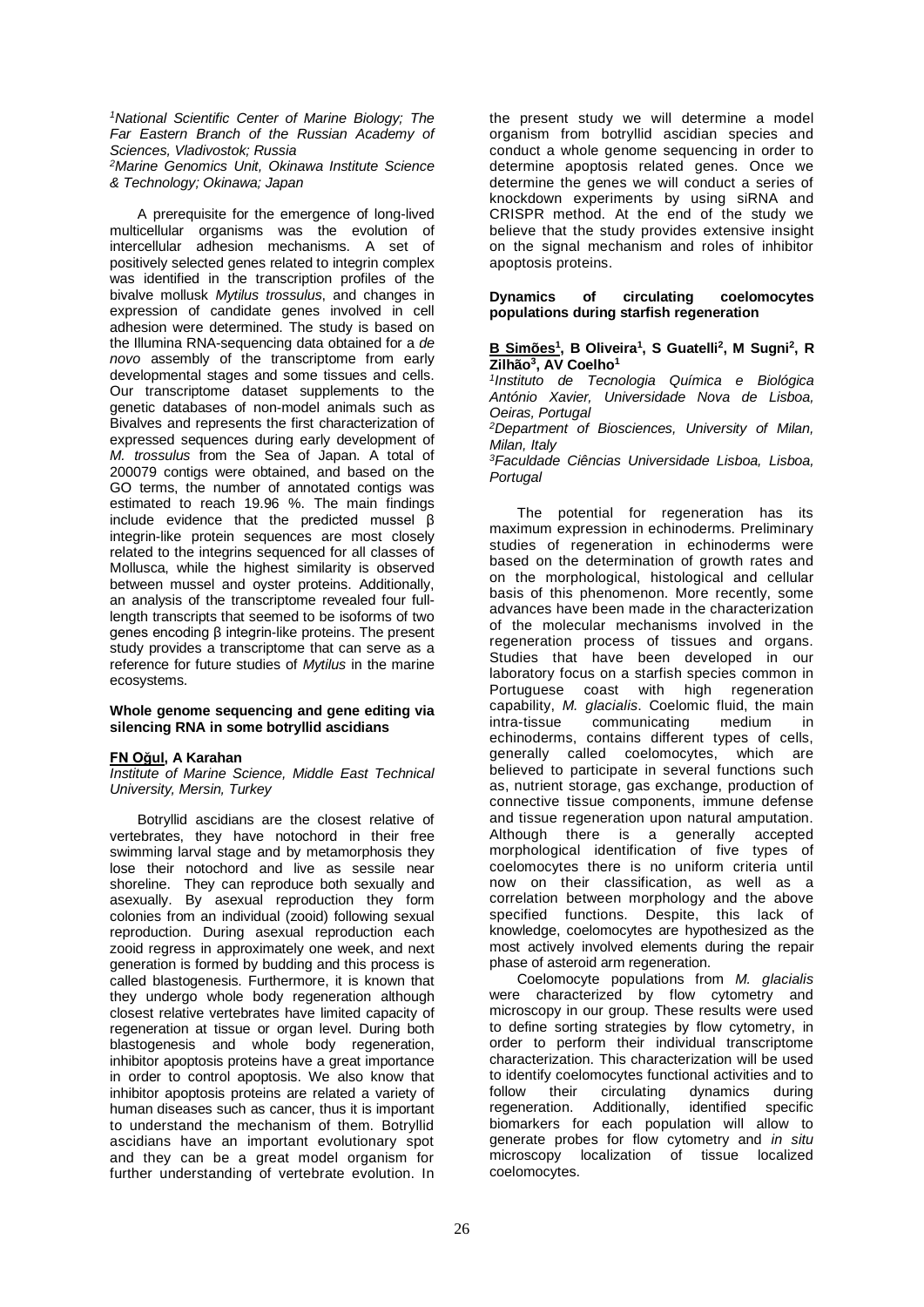#### **Weekly regeneration of central nervous system in the colonial tunicate** *Botryllus schlosseri*

# **C Anselmi, F Gasparini, L Manni**

*University of Padua, Department of Biology*

The study of neural stem cells and CNS development, regeneration, and organization, is an active field of research aiming to identify neural stem cells, diverse neurons, and CNS supporting cell types, to better understand the individual pathways and cell intrinsic factors leading to the formation of an adult brain. We used *Botryllus schlosseri*, an invertebrate chordate with a simple CNS and a robust regenerative capacity to investigate the possible presence and role of adult neural stem cells. Unlike most species, where the body is long lived and maintained by cellular replacement, *B. schlosseri* regenerates new colonial units (buds) on a biweekly basis from stem cells that remain for life, replacing the previous generation zooids, which then die through massive apoptosis. This cycle of development includes the formation of all body organs, including the neural complex. The latter is composed of a cerebral ganglion (brain), associated to a neural gland and a dorsal organ. During bud development, the neural gland and dorsal organ rudiments produce the brain cells. We studied the brain organization during the adult life using immunolabeling and confocal microscopy, finding that its cell number changes with a specific trend. Moreover, histological serial sections of adult neural complex at different stages of adult life indicated that the neural gland and the dorsal organ could represent a source of new neurons also during adult life. All these evidences suggest that *B. schlosseri* possesses adult stem cells involved in the neural complex maintenance.

## **Proteomic approaches for shell biominerals:**  into the biomineralization of<br>ean spiny ovster Spondylus **Mediterranean spiny ovster** *gaederopus*

### **J Sakalauskaite1,2, B Demarchi 1 , Marin F<sup>2</sup>**

*<sup>1</sup>Department of Life Sciences and Systems Biology, University of Turin, Italy; <sup>2</sup>UMR CNRS 5561 Biogéosciences, University of Burgundy-Franche-Comté, Dijon, France.*

Mollusca is one of the most diversified metazoan phyla and their ability to form an exoskeleton represents a true innovation from an evolutionary point of view. Shell biominerals possess exceptional material properties (e.g. nacre is outstandingly resistant!) and long have been an inspiration for biomimetic materials.

The current knowledge on shell biomineralization processes is mainly attributed to the development of 'omics-based techniques which have completely revolutionized the field enabling to study the processes at the molecular level. Yet, uncovering the ancient 'biomineralization toolkit' seems still too ambitious, owing to the great diversity of shell structural architectures, size of phylum and the lack of studies for non-model systems.

*Spondylus gaederopus*, an iconic shell of Mediterranean, is such an example. *Spondylus* diverged quite recently, but had a peculiar evolutionary pathway. The shell is very hard and it has a composite microstructure with more than three different layers (including the complex crosslamellar). The spine growth is very fast and shells are able to repair them rapidly, indicating the<br>evolution towards energy-effective energy-effective biomineralization.

We focus the study on biomineralizing shell proteins, which result trapped inside the skeleton. By applying proteomic analysis on shells - ShellOmics, we aim to characterize the shell protein repertoire controlling the biomineralization. Here we present the preliminary data on *Spondylus*, discussing possible methods for "big data" analysis and interpretation, given the paucity of comparative 'omics datasets for non-model system. The work sheds light on the complexity and rapid evolution of molluscan skeletal matrices.

## *Botryllus schlosseri***, a model ascidian for the study of stem cells**

## **V Vanni, F Gasparini, L Manni**

*Department of Biology, University of Padua, Padua; Italy*

The colonial ascidian *Botryllus schlosseri* emerged in 1950s as an important model organism for the study of developmental biology and comparative immunology. Here, we highlight *B. schlosseri* potential for the study of stem cells in asexual reproduction and regeneration. *B. schlosseri* is a colonial tunicate that can reproduce both sexually and asexually. The asexual cycle is characterized by the initial formation of a thickened disc of somatic stem cells in the lateral body wall of the parent zooid. This disk gradually becomes a vesicle where organogenesis takes place, developing an adult blastozooid. Stem cells are, therefore, essential<br>for asexual development. When all the for asexual development. When all the blastozooids and buds are surgically removed from a colony, leaving only the tunic with its vasculature, the remaining circulating cells are capable to regenerate new individuals through a process called vascular budding. Here, some stem cells aggregate to form a vesicle, which undergoes morphogenesis regenerating the whole colony. Colonies of *B. schlosseri* possess also the ability to fuse each other and create chimeras. Chimeras share the circulatory system that allows blood cells to circulate between the fused partners. This capability was used to show that, within the chimera, somatic and germline stem cells compete to populate niches and regenerate tissue or germline organs. In the last decade, dedifferentiation capabilities were also questioned: when buds are *in vitro* cultured, they form epithelial monolayers and show de novo emerged stemness signature. Altogether, these data show that *B. schlosseri* has great potential for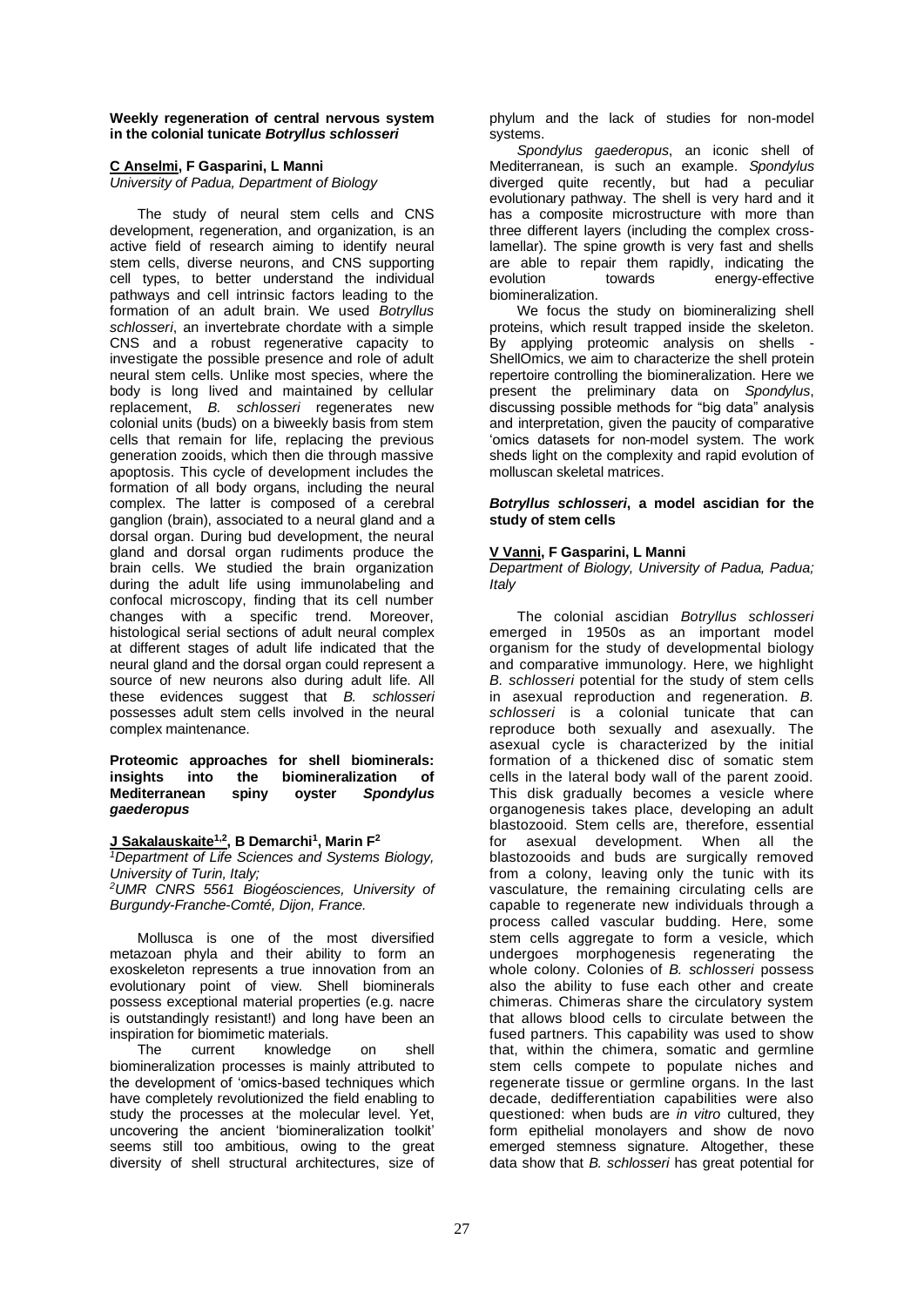investigating stem cell involvement in developmental pathways.

#### **Components of TGF-beta signaling pathway in the sponge** *Halisarca dujardini***.**

## **I Borisenko<sup>1</sup> , AV Ereskovsky1,2**

*1Saint-Petersburg State University; Saint-Petersburg; Russia*

*2 Institut Méditerranéen de Biodiversité et d'Ecologie marine et continentale; Marseille; France*

TGF-beta pathway is one of the major signaling mechanisms that orchestrate development of multicellular organisms. Axial patterning in embryo development is the brightest example of its role.<br>Thus. asymmetric expression of TGF-beta asymmetric expression of TGF-beta superfamily ligands determines of dorso-ventral axis in bilateral animals. Ligands from several families manage the different embryonic morphogenesis through regulation of proliferation, differentiation, apoptosis, cytoskeleton, adhesion and cell Functions of TGF-beta pathway established early in evolution of multicellularity as ligands or receptors not found in Protista, whereas in Cnidaria this pathway determines the directive axis of body. At the same time, TGF-beta expression data from sponges' development tell us about involvement of TGF-beta pathway in axial patterning of Porifera embryo. Number of ligands may be as many as eight in demosponge *Amphimedon queenslandica* or twenty-two in calcisponge *Sycon ciliatum* so sponges are not simple in sense of ligand repertoire in comparison to Bilateria. In this study we search through transcriptome and analyze ligands, receptors and cytoplasmic messenger proteins of TGF-beta pathway in sponge *Halisarca dujardini* (Demospongiae). Eight ligand sequences were identified, and their primary structure and domain organization correspond to eumetazoan TGF-beta. Three of eight identified ligands can be classified as TGF-beta *sensu stricto* when next five are not fall into any of eumetazoan family of TGF-beta. With hybridization in situ and quantitative transcriptomics shown that expression of some ligands restricted to oscular tube similar to Wnt expression pattern. Similar situation described for Wnt pathway ligands in sponges, and it shows independent involvement end lineage-specific expansion of some signaling pathways members inside Porifera phyla.

#### **Study of structural and functional proteins in the sea anemone** *Actinia fragacea* **(Cnidaria) and potential biomedical interest**

**M Almeida1,2, M Rocha1,2, TH Silva1,2, RL Reis1,2,3** *<sup>1</sup>3B's Research Group, I3Bs – Research Institute on Biomaterials, Biodegradables and Biomimetics, University of Minho, Barco, Guimarães, Portugal 2 ICVS/3B's–PT Government Associate Laboratory, Braga/Guimarães, Portugal; <sup>3</sup>The Discoveries Centre for Regenerative and Precision Medicine, University of Minho, Barco, Guimarães, Portugal*

Marine biological resources provide a diverse source of proteins with application in several biotechnological fields due to their broad structural and biological properties.

Cnidarians are examples of marine animals with biotechnology interest. These soft body animals are distinct as they possess a unique organ specialized in the production of toxins. Research has been performed in several species due to their ecological importance (e.g. jellyfish blooms; coral reefs), regenerative capacity and for their bioactive compounds. More recently, other biotechnology interests emerged including collagen of jellyfish as an alternative to mammal collagen and adhesives proteins of hydrozoans, in view of the development of biomimetic adhesives and antifouling compounds.

Their basic features, ecology and high diversity make cnidarians interesting models in different biotechnological fields and many are potential sustainable resources making important the investigation in different fields (e.g. chemical and biochemical composition, physical–chemical features, screening of bioactive molecules and microbioma). In this study we propose to perform molecular biology, proteomic tools and other protein characterization techniques in the pedal disc and tentacles of *Actinia fragacea* to analyze the collagen and protein adhesive molecular features. This study could provide information of interest in the biomedical field, with focus on the development of biomaterials for tissue engineering, wound healing and drug delivery.

#### **Recovery process in sponges: morphogenesis and cell sources**

## **AI Lavrov1,2,3, FV Bolshakov1,2, IE Borisenko<sup>2</sup> , VS Frolova<sup>4</sup> , DB Tokina<sup>5</sup> , AV Ereskovsky2,5**

*<sup>1</sup>Pertsov White Sea Biological Station, Biological faculty, Lomonosov Moscow State University, Moscow, Russia;*

*<sup>2</sup>Department of Embryology, Biological faculty, Saint-Petersburg State University, Saint-Petersburg, Russia*

*<sup>3</sup>Koltzov Institute of Developmental Biology RAS, Moscow, Russia*

*<sup>4</sup>Department of Embryology, Biological faculty, Lomonosov Moscow State University, Moscow, Russia*

*5 Institut Méditerranéen de Biodiversité et d'Ecologie marine et continentale (IMBE), Aix Marseille University, CNRS, IRD, Avignon University, Station Marine d'Endoume, Marseille, France*

Sponges (Porifera) represent one of the most ancient metazoan lineages. They possess unique anatomical and tissue structure, making them promising models for evolutionary studies. The high plasticity of sponge tissue and cells provide them with outstanding recovery abilities, ranging from wound healing to re-building of a functional body from dissociated cells.

We have combined several microscopy techniques to elucidate morphogenesis, cellular mechanisms and cell sources during reparative regeneration and cell reaggregation in five species<br>from different clades: Halisarca dujardinii different (Demospongiae), *Aplysina cavernicola* (Demosponigae), Sycon sp.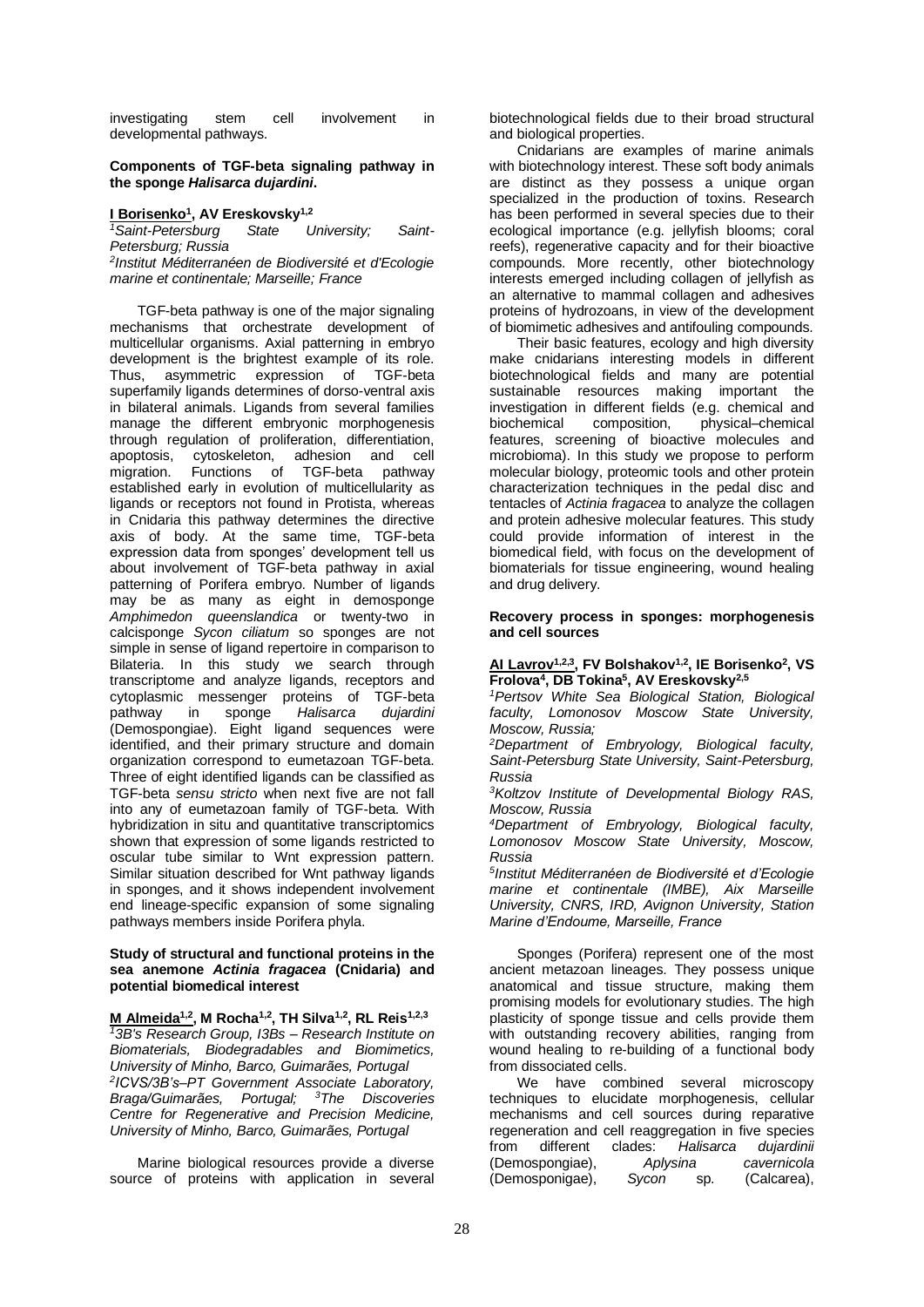*Leucosolenia variabilis* (Calcarea) and *Clathrina*

*arnesenae* (Calcarea). The main mechanism of reparative regeneration in studied Demospongiae is cell migrations and epithelio-mesenchymal transformations, involving archaeocytes and choanocytes, which are a cell source for the recovery of lost structures. In contrast, the reparative regeneration in Calcarea occurs due to extensive remodeling of intact tissues near the<br>wound through epithelial morphogenesis. wound through epithelial morphogenesis, accompanied by cell transdifferentiations.

The cell re-aggregation in both Demospongiae and Calcarea involves mass cell dedifferentiation on the early stages of the process. During progressive development of multicellular aggregates, individual cell migrations and transdifferentiations ensure restoration of required cell types and intact<br>anatomical structures. However, epithelial anatomical structures. However, morphogenesis contributes to the development of calcareous sponge aggregates.

Thus, during recovery processes, sponges utilize diverse and complex morphogenetic mechanisms, with a particular importance of cell transdifferentiation. While all sponges demonstrate high recovery abilities, the morphogenesis and cell sources for the recovery of lost structures varies in different clades.

## **Phylogenetic and phylogeographic resolution of**  *Botrylloides leachii* **(Savigny, 1816) in Northeastern Mediterranean**

## **B Temiz, E Ozturk, A Karahan**

*Middle East Technical University, Institute of Marine Sciences; Department of Marine Biology and Fisheries; Mersin; Turkey*

Globally distributed sea squirts, tunicates, are one of the most diverse taxons among chordates. Two genera of colonial tunicates, *Botryllus* thought to originated in Mediterranean Sea including 32 and *Botrylloides* with 19 species, are botryllid ascidians spread among all of the world seas. The presence of 6 botryllid species in the Eastern Mediterranean Sea particularly in Israel, Egypt and Gulf of Suez shore are confirmed which are *Botrylloides leachii*, *Botrylloides niger*, *Botrylloides anceps*, *Botrylloides israliense*, *Botryllus schlosseri* and *Botryllus rosaceus*.

Tunicates being the closest invertebrate relatives to the vertebrates are one of the widely used model organisms especially in developmental biology and immunology studies. Considering their unique characteristics as including the only chordate group having the ability of whole-body regeneration, *B. leachii* has a pivotal role in these studies with another special feature by undergoing into hibernation when the ambient conditions are not favorable. In this study, we target to determine the evolutionary phylogenetic status of *B. leachii* by estimating its resolution and biodiversity in the North-eastern Mediterranean Sea at 8 spatial stations from Antalya to Hatay regions employing mitochondrial and nuclear DNA markers (COI and H3) on over hundreds of samples. Also the morphological investigation of the species is

performed and blastogeny (an asexual reproduction type) is analyzed. Besides, Kızkalesi station selected as transient sampling residing is monitored through a year to understand the biodiversity characteristics combined with several ecological parameters such as salinity, temperature and tidal rhythms.

**Deciphering target genes of the** *Hydra* **head inhibitor Sp5**

## **L Iglesias Ollé, MC Vogg, B Galliot**

*Department of Genetics and Evolution, Institute of Genetics and Genomics in Geneva (iGE3), Faculty of Sciences, University of Geneva, Switzerland*

In 1744, Abraham Trembley discovered one of the most fascinating characteristics of the *Hydra* model organism: its amazing ability to regenerate from any missing body part. But how does this animal trigger regeneration? The head organizer, located in the most apical part of the *Hydra*, produces two signals, the head activator and the head inhibitor, the latter preventing ectopic head formation in intact and regenerating conditions.

Even though *Hydra* is used as a model system since more than 250 years, the *Hydra* head inhibitor, a protein named Sp5, was just discovered recently. The expression of Sp5 is under the control of Wnt/β-catenin signaling, is mainly expressed in the head and re-expressed during regeneration. Sp5 RNAi triggers multiple head formation in intact and regenerating animals and Sp5 inhibits Wnt/βcatenin signaling by repressing the expression of Wnt3. In addition, Sp5 has an activating effect on its own promoter, suggesting that Sp5 acts as a transcriptional repressor and activator (Vogg *et al*., 2019 Nature Commun). Here we present an approach for the identification of Sp5 target genes. Finding Sp5 target genes and deciphering their role will help to understand if Sp5 works alone or in cooperation with other genes to restrict *Hydra* head formation.

### **Stem cells Identification in regenerating tissues of the scleractinian coral** *Stylophora pistillata*

# **J Levanoni1,2, B Rinkevich<sup>1</sup>**

*1 Israel Oceanographic and Limnological Research, National Institute of Oceanography; Haifa; Israel <sup>2</sup>Department of Marine Biology, Leon H. Charney School of Marine Sciences, University of Haifa; Haifa; Israel*

Stem cells in some cnidarian taxa were identified as far back as the 19th century. The first cells to be identified were the i-cells in *Hydra*. Since then, along with the constant increase in the number of tools in the histological and molecular toolbox, more data has been accumulated regarding stem cells and cell dynamics in the rest of the Cnidarian classes. One class that has been solely neglected is the Anthozoa, and specifically the scleractinian corals. Coral stem cells weren't documented so far, leading to the assumption that corals are lacking in somatic stem cells. Therefore, the common theory is that their ectodermal and endodermal epithelial cells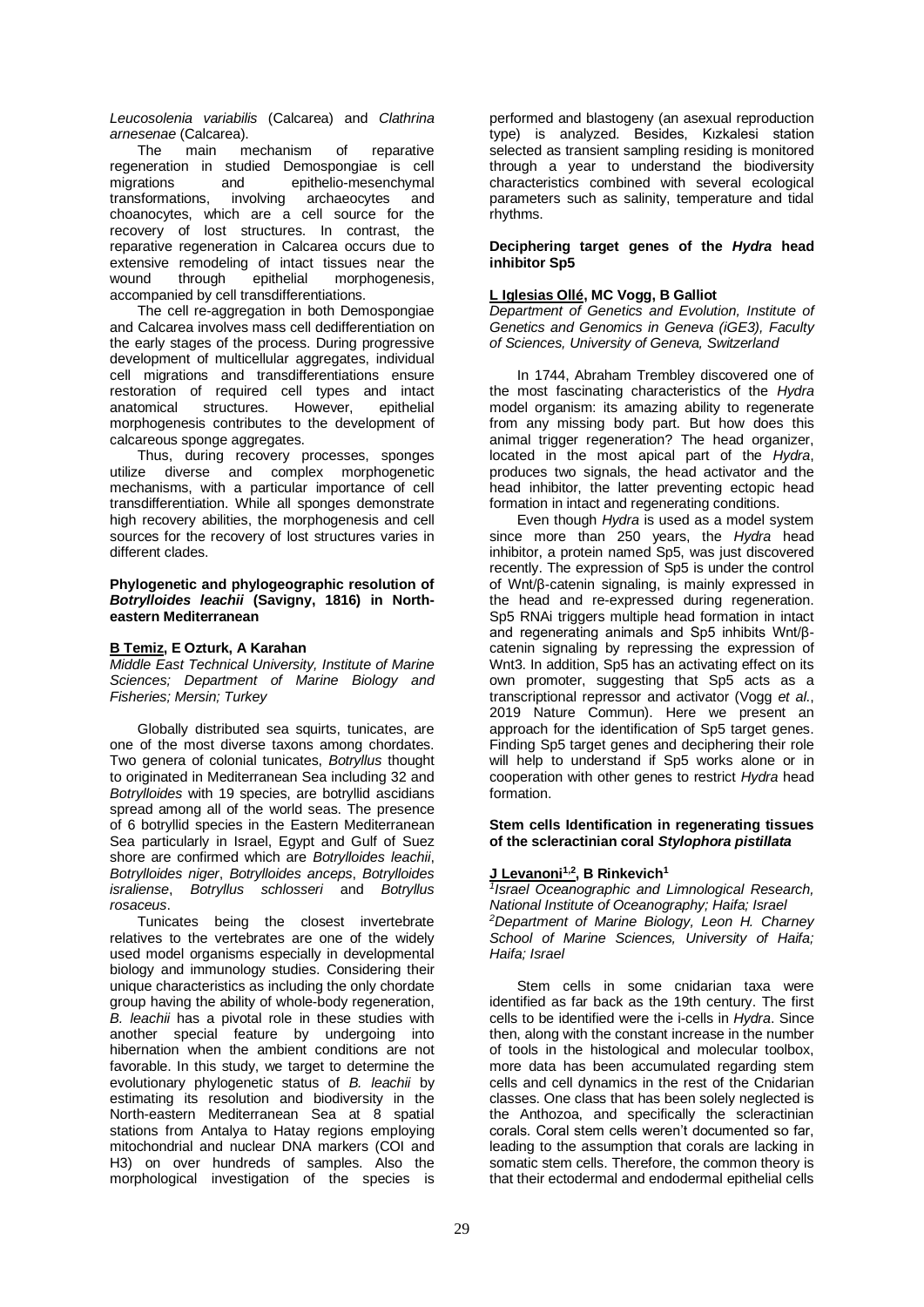are able of transdifferentiation between the various cell lineages, thus allowing prompt renewal of damaged tissues.

A previous research has shown a peculiar cluster of cells at the edge of a growing coral nubbin featuring a morphology unlike any ectodermal or endodermal tissues. We suggest that these cells might be pluripotent stem cells. Using histological methods as well as utilizing stemness markers, such as Piwi, Vasa and Nanos expression, we try to distinguish between this cluster of cells and typical differentiated somatic cells and evaluate their properties.

**First record of non-indigenous** *Botrylloides anceps* **(Herdman, 1891) species along the Turkish Levantine Coasts, Confirmed by DNA Barcoding**

# **E Öztürk, B Temiz, A Karahan**

*Middle East Technical University, Institute of Marine Sciences, Erdemli, Mersin, Turkey*

There are nearly 3000 Ascidian species identified and they are all found in seas. However, the studies on tunicates on Turkish coasts are limited; thus, not much known about the ascidian fauna of Turkish Seas. In this study, presence of the *Botrylloides anceps* (Herdman, 1891) species along the Mediterranean coast of Turkey has been proven by application of DNA barcoding tool for the first time. Sampling was performed in coastal area of the Hatay-Konacık region on 26 September 2018. Mitochondrial Cytochrome Oxidase I (COI) and nuclear H3 genes were used for identification.

Although *B. anceps* were observed in Israel, Australia, India, Brazil and Japan, only Israel and Australia provided gene sequences to the database. In the present study, one *B. anceps* (Israel) species haplotype data was obtained from the Genebank to compare with the present study sample. Phylogeographic resolution of these 2 haplotypes was investigated by using NETWORK software. Five mutation steps differences were observed between present study and previously studied (in Israel) *B. anceps* sample for COI gene and four for H3 gene.

This study is a very first record in terms of using DNA barcoding tool on the *B. anceps* identification for the sample that was collected in Turkish Seas. It is being planned to do whole genome sequencing of the species as a next project.

#### **Contributing of "omics" for the understanding of**  *Chondrosia reniformis* **collagen aggregation phenomenon**

**MS Rocha1,2, D Fassini1,2, E Martins1,2, AL Alves1,2, RL Reis1,2,3, TH Silva1,2**

*<sup>1</sup>3B's Research Group, I3Bs Research Institute on Biomaterials, Biodegradables and Biomimetics, University of Minho, Barco, Guimarães, Portugal 2 ICVS/3B's–PT Government Associate Laboratory, Braga/Guimarães, Portugal*

*<sup>3</sup>The Discoveries Centre for Regenerative and Precision Medicine, Barco, Guimarães, Portugal*

Collagen is the most abundant structural protein, being extremely similar in both vertebrates and invertebrates. Currently, the main sources of collagen are bovine and porcine by-products, but risks of zoonosis and religious constraints have encouraged research for alternative collagen sources. In this sense, marine organisms have gained wide acceptability.

Although being promising biomaterials for biomedical applications, marine origin collagens have inferior mechanical properties than their mammalian counterparts. This can be mitigated by collagen crosslinking reactions, though these often involve cytotoxic chemicals; thus, a challenge for the biomedical community is the development of effective enzymatic crosslinking systems.

Marine sponges (phylum Porifera) are a sustainable source of collagen which possess dynamic collagenous tissues (DCT), a singular physiological adaptation that allows them to regulate the mechanical properties of the connective tissue matrix. This calcium-dependent phenomenon can reversibly stiffen or soften the tissues in a short time-span.

In our model, *Chondrosia reniformis*, this phenomenon is mediated by at least one stiffening factor which we recently acknowledged and partially purified, with the extract fraction interacting with collagen. However, neither the identity of the enrolled compound(s) nor the mechanisms behind the DCT's adaptability are fully comprehended. Considering this, proteomic approaches are envisaged for identification and characterization of stiffening factor(s), fundamental for comprehending the DCT phenomenon, aiming at the development of a novel collagen crosslinking method fitting for biotechnological applications.

**Raveling cell type diversity and cell type regulation of the coral** *Stylophora pistillata* **by whole-organism single-cell transcriptome**

## **S Levy<sup>1</sup> , A Sebe-Pedros<sup>2</sup> , T Mass<sup>1</sup> , A Tanay<sup>2</sup>**

*<sup>1</sup>Marine Biology Department, The Leon H. Charney School of Marine Sciences; University of Haifa; Haifa; Israel*

*<sup>2</sup>Department of Computer Science and Applied Mathematics and Department of Biological Regulation; Weizmann Institute of Science; Rehovot; Israel*

Corals that are part of the phylum Cnidaria, are among the earliest metazoans that possess an organized body structure. The Indo-Pacific scleractinian coral *Stylophora pistillata* is a colonial zooxanthellate coral that is one of the main builders of the Gulf of Aqaba reefs. The coral body structure consists of two cell layers; an ectoderm and an endoderm, separated by a non-cellular gelatinous matrix called mesoglea. In this study we aim to reveal cell type diversity and the genes define each cell type. To do so we performed whole-organism single-cell transcriptome using massively parallel single-cell RNA-sequencing (MARS-Seq) analysis. Our main interest is to identify and characterize the calicoblastic cells, which are involved in calcification and skeleton formation. We are also interested in the cells that host the algal symbionts (*Symbiodinium*), to better understand the role of the symbionts in coral